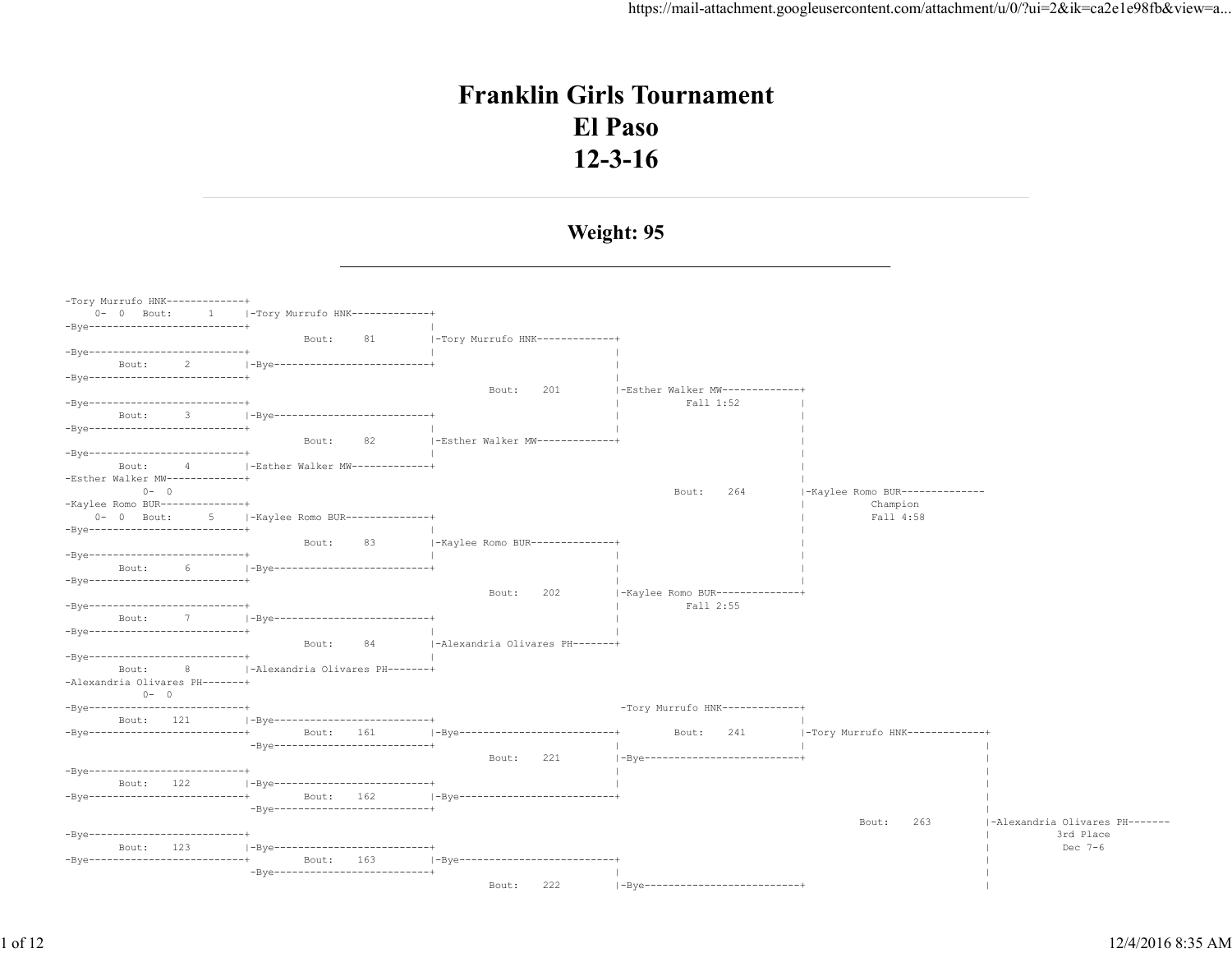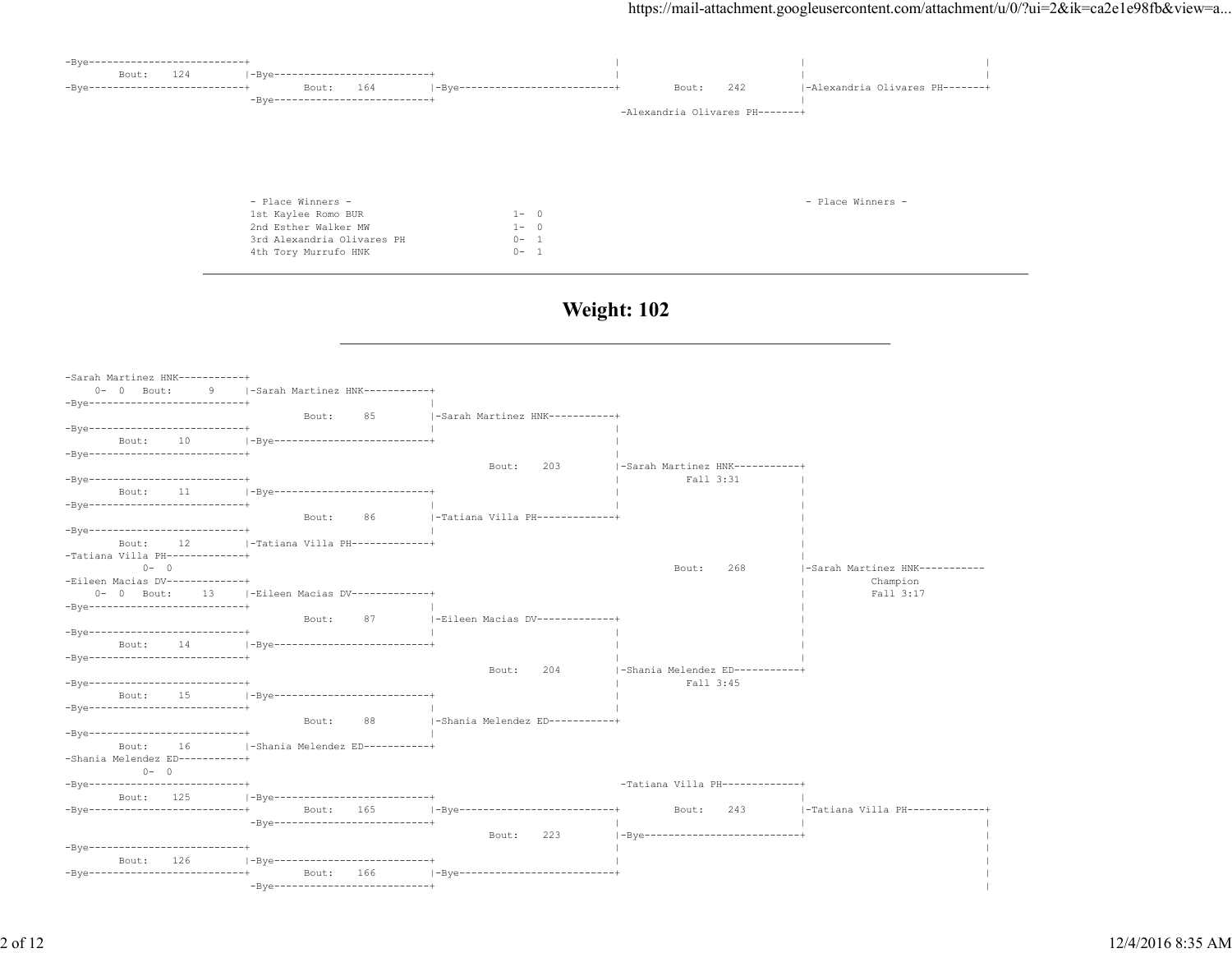

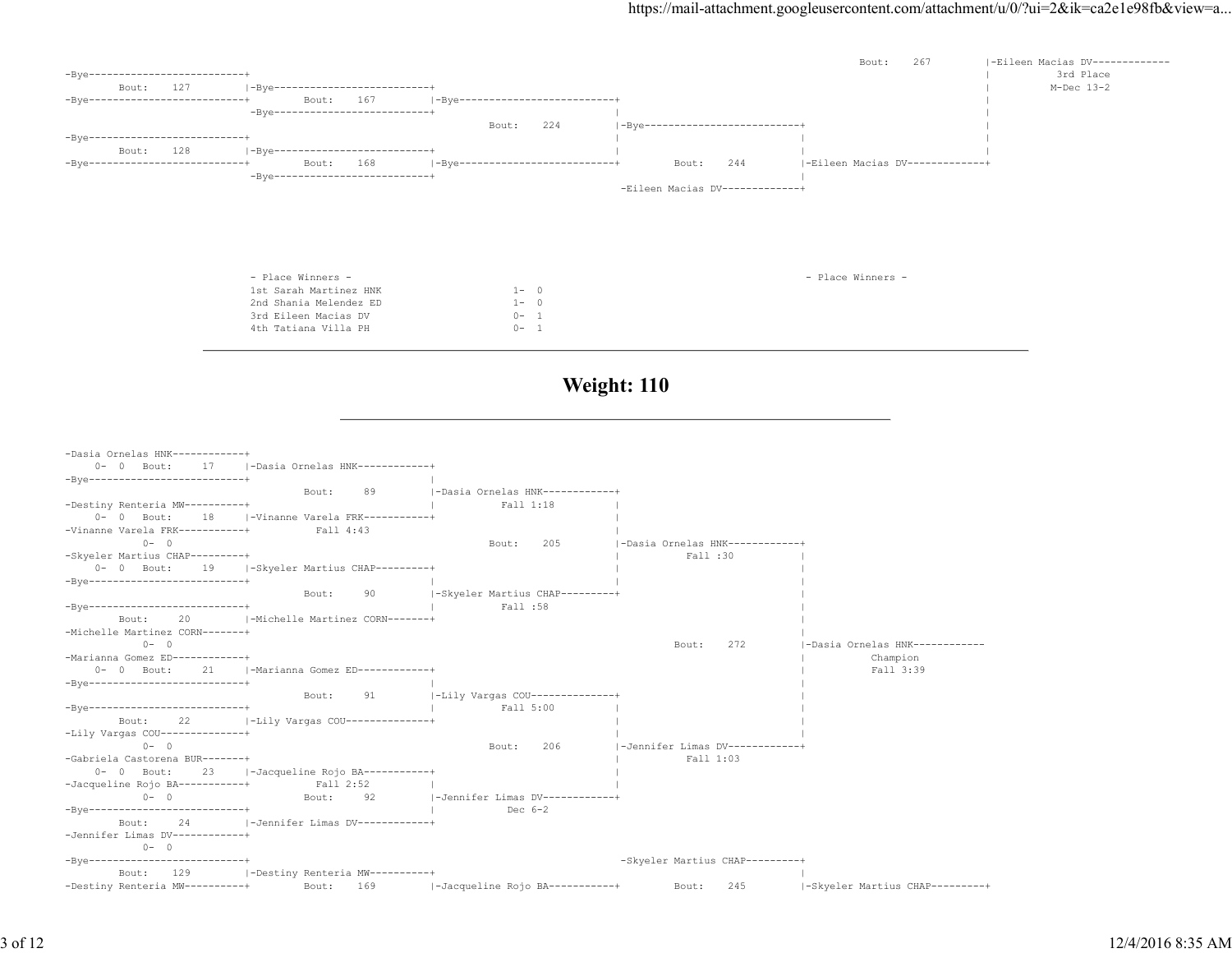|                                              | -Jacqueline Rojo BA-----------+                  | Fall :32                                    |                                   | Fall :42                        |                               |
|----------------------------------------------|--------------------------------------------------|---------------------------------------------|-----------------------------------|---------------------------------|-------------------------------|
|                                              |                                                  | Bout:<br>225                                | -Jacqueline Rojo BA-----------+   |                                 |                               |
| $-Bye$ ---------------------------           |                                                  |                                             | Dflt                              |                                 |                               |
| Bout: 130<br>-Bye--------------------------+ | -Bye--------------------------+<br>Bout:<br>170  | -Marianna Gomez ED-----------+              |                                   |                                 |                               |
|                                              | -Marianna Gomez ED-----------+                   |                                             |                                   |                                 |                               |
|                                              |                                                  |                                             |                                   | 271<br>Bout:                    | -Vinanne Varela FRK---------- |
| -Bye---------------------------              |                                                  |                                             |                                   |                                 | 3rd Place                     |
| Bout: 131                                    | -Bye--------------------------+                  |                                             |                                   |                                 | Fall 4:45                     |
| -Bye--------------------------+              | 171<br>Bout:<br>-Michelle Martinez CORN-------+  | -Michelle Martinez CORN-------+             |                                   |                                 |                               |
|                                              |                                                  | 226<br>Bout:                                | -Vinanne Varela FRK-----------+   |                                 |                               |
| -Gabriela Castorena BUR-------+              |                                                  |                                             | Fall :23                          |                                 |                               |
| Bout:<br>132                                 | -Gabriela Castorena BUR-------+                  |                                             |                                   |                                 |                               |
| -Bye--------------------------+              | 172<br>Bout:                                     | -Vinanne Varela FRK-----------+             | Bout:<br>246                      | -Vinanne Varela FRK-----------+ |                               |
|                                              | -Vinanne Varela FRK-----------+                  | Fall :59                                    |                                   | Fall 1:27                       |                               |
|                                              |                                                  |                                             | $-Lily$ Vargas COU--------------+ |                                 |                               |
|                                              |                                                  |                                             |                                   |                                 |                               |
|                                              | - Place Winners -                                |                                             |                                   | - Place Winners -               |                               |
|                                              | 1st Dasia Ornelas HNK<br>2nd Jennifer Limas DV   | $2 - 0$<br>$2 - 0$                          |                                   |                                 |                               |
|                                              | 3rd Vinanne Varela FRK                           | $4 - 1$                                     |                                   |                                 |                               |
|                                              | 4th Skyeler Martius CHAP                         | $2 - 1$                                     |                                   |                                 |                               |
|                                              |                                                  |                                             |                                   |                                 |                               |
|                                              |                                                  |                                             |                                   |                                 |                               |
| -Miah Klein BA----------------+              |                                                  |                                             |                                   |                                 |                               |
| $0 - 0$ Bout:<br>25                          | -Miah Klein BA----------------+                  |                                             |                                   |                                 |                               |
| $-Bye$ ----------------------------          |                                                  |                                             |                                   |                                 |                               |
| -Vivian Sifuentes EW----------+              | 93<br>Bout:                                      | -Miah Klein BA----------------+<br>Fall :52 |                                   |                                 |                               |
| $0 - 0$ Bout:<br>26                          | -Valeria Macias MW------------+                  |                                             |                                   |                                 |                               |
| -Valeria Macias MW------------+              | Forf                                             |                                             |                                   |                                 |                               |
| $0 - 0$                                      |                                                  | 207<br>Bout:                                | -Miah Klein BA----------------+   |                                 |                               |
| -Breanna Quinonez BUR---------+              |                                                  |                                             | Fall 4:25                         |                                 |                               |
| $-Bye-----1$                                 | 0- 0 Bout: 27   - Breanna Quinonez BUR---------+ |                                             |                                   |                                 |                               |
|                                              | Bout:<br>94                                      | -Rahvin Barragan FRK----------+             |                                   |                                 |                               |
| -Bye--------------------------+              |                                                  | Fall 3:27                                   |                                   |                                 |                               |
| 28<br>Bout:                                  | -Rahvin Barragan FRK----------+                  |                                             |                                   |                                 |                               |
| -Rahvin Barragan FRK----------+              |                                                  |                                             |                                   |                                 |                               |
| $0 - 0$                                      |                                                  |                                             | Bout:<br>276                      | -Miah Klein BA---------------   |                               |
| -Ashley Herrera HNK-----------+              | 0- 0 Bout: 29   - Ashley Herrera HNK-----------+ |                                             |                                   | Champion<br>Dec $8-5$           |                               |
| -Bye-------------------------+               |                                                  |                                             |                                   |                                 |                               |
|                                              | 95<br>Bout:                                      | -Ashley Herrera HNK-----------+             |                                   |                                 |                               |
| $-Bve------------------------------++$       |                                                  | Fall 1:46                                   |                                   |                                 |                               |
| 30<br>Bout:                                  | -Crystal Moehlig CORN---------+                  |                                             |                                   |                                 |                               |
| -Crystal Moehlig CORN---------+<br>$0 - 0$   |                                                  | 208<br>Bout:                                | -Celeste MartindelCampo CHAP--+   |                                 |                               |
| -Andrea Flores ED-------------+              |                                                  |                                             | $Dec 2-10T$                       |                                 |                               |
| $0 - 0$ Bout:<br>31                          | -Andrea Flores ED-------------+                  |                                             |                                   |                                 |                               |
| -Bye--------------------------+              |                                                  |                                             |                                   |                                 |                               |

Bout: 96 | -Celeste MartindelCampo CHAP--+<br>| Fall 5:04 -Bye--------------------------+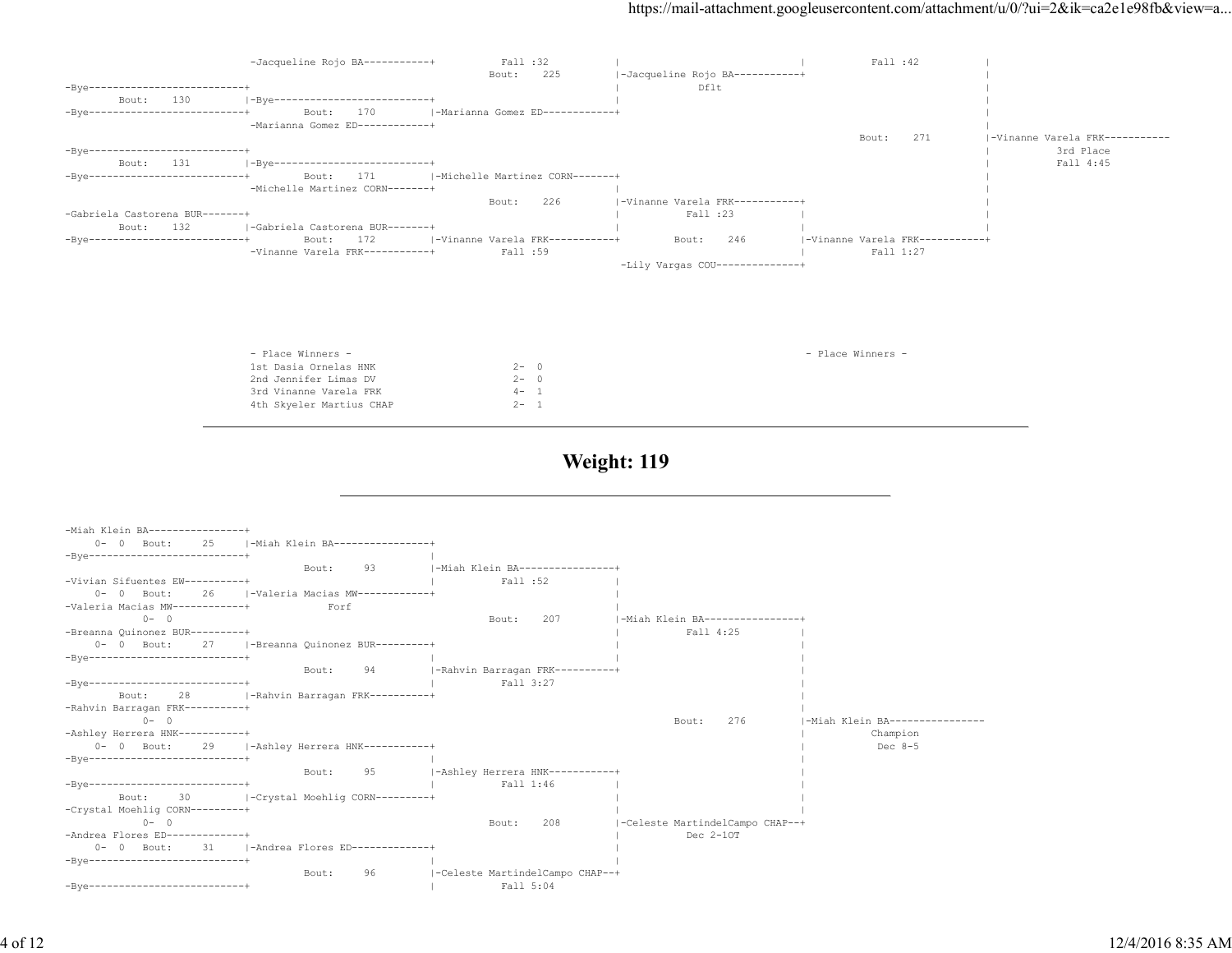| 32<br>Bout:<br>-Celeste MartindelCampo CHAP--+<br>$0 - 0$ | -Celeste MartindelCampo CHAP--+                 |                                    |                                 |                                              |                                |
|-----------------------------------------------------------|-------------------------------------------------|------------------------------------|---------------------------------|----------------------------------------------|--------------------------------|
| $-Bve--------------------------------+$                   |                                                 |                                    | -Rahvin Barragan FRK----------+ |                                              |                                |
| 133<br>Bout:                                              | I-Vivian Sifuentes EW----------+                |                                    |                                 |                                              |                                |
| -Vivian Sifuentes EW----------+                           | 173<br>Bout:                                    | -Andrea Flores ED-------------+    | 247<br>Bout:                    | -Rahvin Barragan FRK----------+              |                                |
|                                                           | -Andrea Flores ED-------------+                 | Forf                               |                                 | Fall 4:09                                    |                                |
|                                                           |                                                 | 227<br>Bout:                       | -Andrea Flores ED-------------+ |                                              |                                |
| -Bve---------------------------                           |                                                 |                                    | Fall :24                        |                                              |                                |
| 134<br>Bout:                                              | -Bye--------------------------+                 |                                    |                                 |                                              |                                |
| -Bve---------------------------                           | 174<br>Bout:                                    | - - Crystal Moehlig CORN---------+ |                                 |                                              |                                |
|                                                           | -Crystal Moehlig CORN---------+                 |                                    |                                 |                                              |                                |
|                                                           |                                                 |                                    |                                 | 275<br>Bout:                                 | -Rahvin Barragan FRK---------- |
| -Bve--------------------------+                           |                                                 |                                    |                                 |                                              | 3rd Place                      |
| 135<br>Bout:                                              | -Bye---------------------------+                |                                    |                                 |                                              | Dec $4-2$ OT                   |
| -Bve--------------------------+                           | 175<br>Bout:                                    | -Breanna Quinonez BUR---------+    |                                 |                                              |                                |
|                                                           | -Breanna Quinonez BUR---------+                 |                                    |                                 |                                              |                                |
|                                                           |                                                 | 228<br>Bout:                       | -Breanna Quinonez BUR---------+ |                                              |                                |
| -Bve---------------------------                           |                                                 |                                    | Fall 1:24                       |                                              |                                |
| 136<br>Bout:                                              | -Bye-------------------------+                  |                                    |                                 |                                              |                                |
| -Bve---------------------------                           | 176<br>Bout:<br>-Valeria Macias MW------------+ | I-Valeria Macias MW------------+   | 248<br>Bout:                    | -Ashley Herrera HNK-----------+<br>Dec $5-1$ |                                |
|                                                           |                                                 |                                    | -Ashley Herrera HNK-----------+ |                                              |                                |
|                                                           |                                                 |                                    |                                 |                                              |                                |
|                                                           |                                                 |                                    |                                 |                                              |                                |

| - Place Winners -              |         | - Place Winners - |
|--------------------------------|---------|-------------------|
| 1st Miah Klein BA              | $2 - 0$ |                   |
| 2nd Celeste MartindelCampo CHA | $2 - 0$ |                   |
| 3rd Rahvin Barragan FRK        | $2 - 1$ |                   |
| 4th Ashley Herrera HNK         | $1 - 2$ |                   |
|                                |         |                   |

| -Angelina Baltazar HNK--------+                         |                                 |                                 |                                |
|---------------------------------------------------------|---------------------------------|---------------------------------|--------------------------------|
| $0 - 0$ Bout:<br>33<br>-Angelina Baltazar HNK--------+  |                                 |                                 |                                |
| -Bve---------------------------                         |                                 |                                 |                                |
| 97<br>Bout:                                             | -Angelina Baltazar HNK--------+ |                                 |                                |
| -Mallory Torres MW------------+                         | Fall :53                        |                                 |                                |
| 34<br>$0 - 0$ Bout:<br> -Cecilia Jackson CHAP---------+ |                                 |                                 |                                |
| -Cecilia Jackson CHAP---------+<br>Fall 3:30            |                                 |                                 |                                |
| $0 - 0$                                                 | 209<br>Bout:                    | -Angelina Baltazar HNK--------+ |                                |
| -Taylor Proffitt FRK----------+                         |                                 | Fall :49                        |                                |
| 35<br>-Taylor Proffitt FRK----------+<br>$0 - 0$ Bout:  |                                 |                                 |                                |
| -Bve---------------------------+                        |                                 |                                 |                                |
| 98<br>Bout:                                             | -Taylor Proffitt FRK----------+ |                                 |                                |
| -Bve---------------------------                         | Fall 3:32                       |                                 |                                |
| -36<br> -Andrea Montoya DV-----------+<br>Bout:         |                                 |                                 |                                |
| -Andrea Montoya DV------------+                         |                                 |                                 |                                |
| $0 - 0$                                                 |                                 | 280<br>Bout:                    | -Angelina Baltazar HNK-------- |
| -Mariam Sanchez BA------------                          |                                 |                                 | Champion                       |
| 37<br> -Mariam Sanchez BA------------+<br>$0 - 0$ Bout: |                                 |                                 | Fall 2:25                      |
| -Bve---------------------------                         |                                 |                                 |                                |
| 99<br>Bout:                                             | -Jazlyn Martinez EW-----------+ |                                 |                                |
| -Bve---------------------------                         | Fall 2:34                       |                                 |                                |
| 38<br> -Jazlyn Martinez EW-----------+<br>Bout:         |                                 |                                 |                                |
| -Jazlyn Martinez EW-----------+                         |                                 |                                 |                                |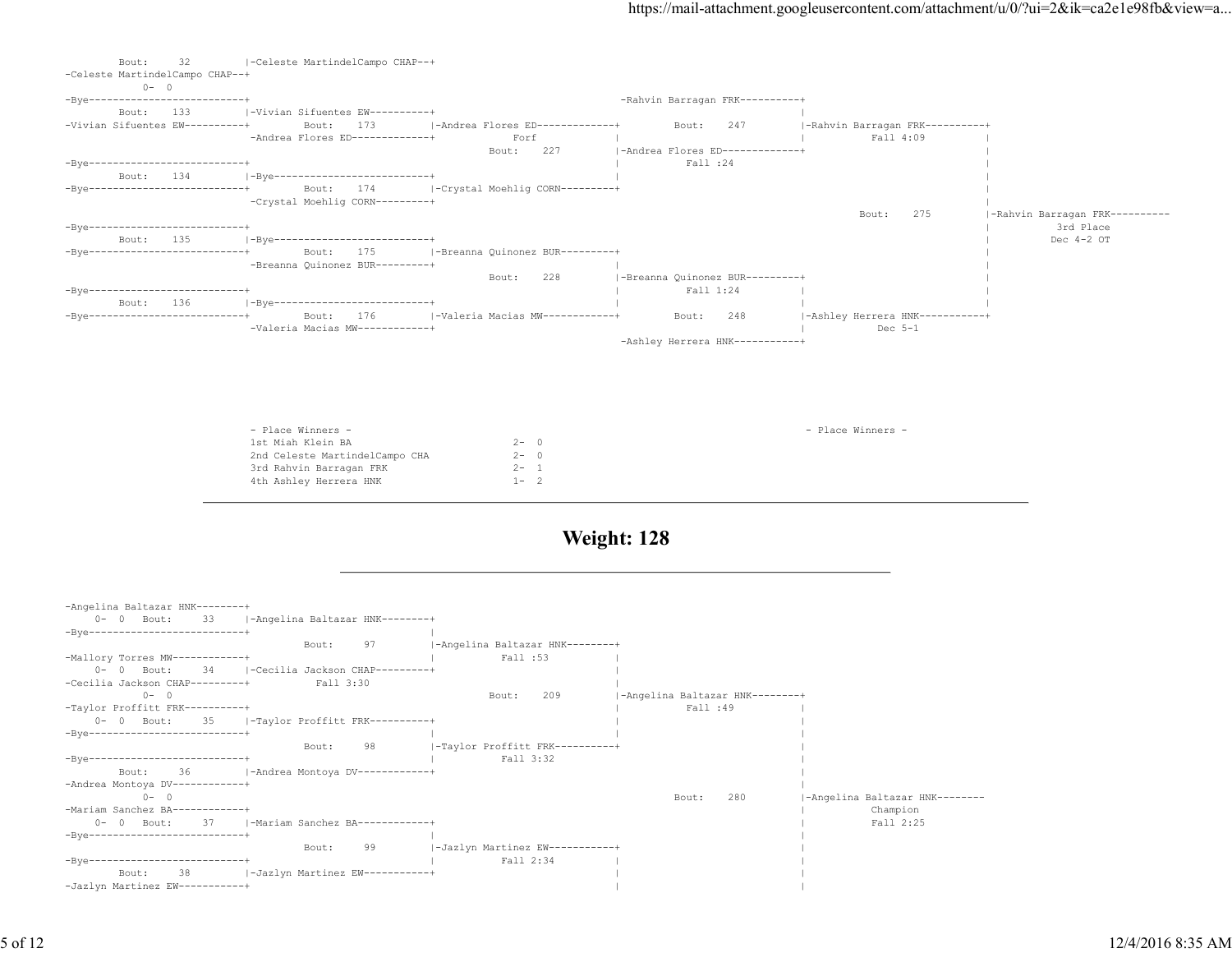| $0 - 0$                                  |                                                 | 210<br>Bout:                    | -Nathslie Barriga ED----------+ |                                 |                                |
|------------------------------------------|-------------------------------------------------|---------------------------------|---------------------------------|---------------------------------|--------------------------------|
| -Paola Quintana COU-----------+          |                                                 |                                 | Fall 1:16                       |                                 |                                |
| Bout:<br>39<br>$0 - 0$                   | -Unity Herndon BUR------------+                 |                                 |                                 |                                 |                                |
| -Unity Herndon BUR------------+          | Fall 4:15                                       |                                 |                                 |                                 |                                |
| $0 - 0$                                  | 100<br>Bout:                                    | -Nathslie Barriga ED----------+ |                                 |                                 |                                |
| -Bye--------------------------+          |                                                 | Fall 3:05                       |                                 |                                 |                                |
| Bout:                                    | -Nathslie Barriga ED----------+                 |                                 |                                 |                                 |                                |
| -Nathslie Barriga ED----------+          |                                                 |                                 |                                 |                                 |                                |
| $0 - 0$                                  |                                                 |                                 |                                 |                                 |                                |
| -Bye---------------------------          |                                                 |                                 | -Taylor Proffitt FRK----------+ |                                 |                                |
| 137<br>Bout:                             | -Mallory Torres MW------------+                 |                                 |                                 |                                 |                                |
| -Mallory Torres MW------------+          | 177<br>Bout:                                    | -Mallory Torres MW------------+ | 249<br>Bout:                    | -Taylor Proffitt FRK----------+ |                                |
|                                          | -Unity Herndon BUR------------+                 | Dec $7-4$                       |                                 | Dec $3-0$                       |                                |
|                                          |                                                 | 229<br>Bout:                    | -Mallory Torres MW------------+ |                                 |                                |
| -Bve---------------------------          |                                                 |                                 | Fall 3:34                       |                                 |                                |
| 138<br>Bout:                             | -Bye---------------------------                 |                                 |                                 |                                 |                                |
| -Bve---------------------------          | 178<br>Bout:                                    | -Mariam Sanchez BA------------+ |                                 |                                 |                                |
|                                          | -Mariam Sanchez BA------------+                 |                                 |                                 |                                 |                                |
|                                          |                                                 |                                 |                                 | 279<br>Bout:                    | -Jazlyn Martinez EW----------- |
| -Bve---------------------------<br>139   |                                                 |                                 |                                 |                                 | 3rd Place<br>Fall 2:23         |
| Bout:<br>-Bve--------------------------- | -Bye---------------------------<br>179<br>Bout: | -Andrea Montoya DV-----------+  |                                 |                                 |                                |
|                                          | -Andrea Montoya DV------------+                 |                                 |                                 |                                 |                                |
|                                          |                                                 | 230<br>Bout:                    | -Paola Quintana COU-----------+ |                                 |                                |
| -Paola Quintana COU-----------+          |                                                 |                                 | Fall 1:11                       |                                 |                                |
| 140<br>Bout:                             | -Paola Quintana COU-----------+                 |                                 |                                 |                                 |                                |
| -Bye---------------------------          | 180<br>Bout:                                    | -Paola Quintana COU-----------+ | Bout:<br>250                    | -Jazlyn Martinez EW-----------+ |                                |
|                                          | -Cecilia Jackson CHAP---------+                 | Fall :49                        |                                 | Dec $5-3$                       |                                |
|                                          |                                                 |                                 | -Jazlyn Martinez EW-----------+ |                                 |                                |

| - Place Winners -         |         | - Place Winners - |
|---------------------------|---------|-------------------|
| 1st Angelina Baltazar HNK | $2 - 0$ |                   |
| 2nd Nathslie Barriga ED   | $2 - 0$ |                   |
| 3rd Jazlyn Martinez EW    | $2 - 1$ |                   |
| 4th Taylor Proffitt FRK   | $2 - 1$ |                   |
|                           |         |                   |

| -Adriene Holquin HNK----------+        |       |                                       |           |                                 |                                 |          |                                |
|----------------------------------------|-------|---------------------------------------|-----------|---------------------------------|---------------------------------|----------|--------------------------------|
| $0 - 0$ Bout:                          |       | 41 - Adriene Holquin HNK----------+   |           |                                 |                                 |          |                                |
| -Bye--------------------------+        |       |                                       |           |                                 |                                 |          |                                |
|                                        | Bout: | 101                                   |           | -Adriene Holquin HNK----------+ |                                 |          |                                |
| -Kayani Ayala BUR-------------+        |       |                                       | Fall :32  |                                 |                                 |          |                                |
| $0 - 0$ Bout:                          |       | 42 -  -Kayani Ayala BUR-------------+ |           |                                 |                                 |          |                                |
| -Pricilla Miranda CHAP--------+        |       | Fall 1:05                             |           |                                 |                                 |          |                                |
| $\Omega$<br>$0 -$                      |       |                                       | Bout:     | 211                             | -Adriene Holquin HNK----------+ |          |                                |
| -Rebekah Chavez TROOP---------+        |       |                                       |           |                                 |                                 | Fall :57 |                                |
| $0 - 0$ Bout:                          |       | 43 - I-Rebekah Chavez TROOP---------+ |           |                                 |                                 |          |                                |
| $-Bve------------------------------++$ |       |                                       |           |                                 |                                 |          |                                |
|                                        | Bout: | 102                                   |           | -Cassidy Nelms FRK------------+ |                                 |          |                                |
| $-Bve------------------------------++$ |       |                                       | Fall 1:21 |                                 |                                 |          |                                |
| 44<br>Bout:                            |       | -Cassidy Nelms FRK------------+       |           |                                 |                                 |          |                                |
| -Cassidy Nelms FRK------------+        |       |                                       |           |                                 |                                 |          |                                |
| $0 -$<br>$\Omega$                      |       |                                       |           |                                 | Bout:                           | 284      | -Adriene Holquin HNK---------- |
| -Isabelle Casillas ED---------+        |       |                                       |           |                                 |                                 |          | Champion                       |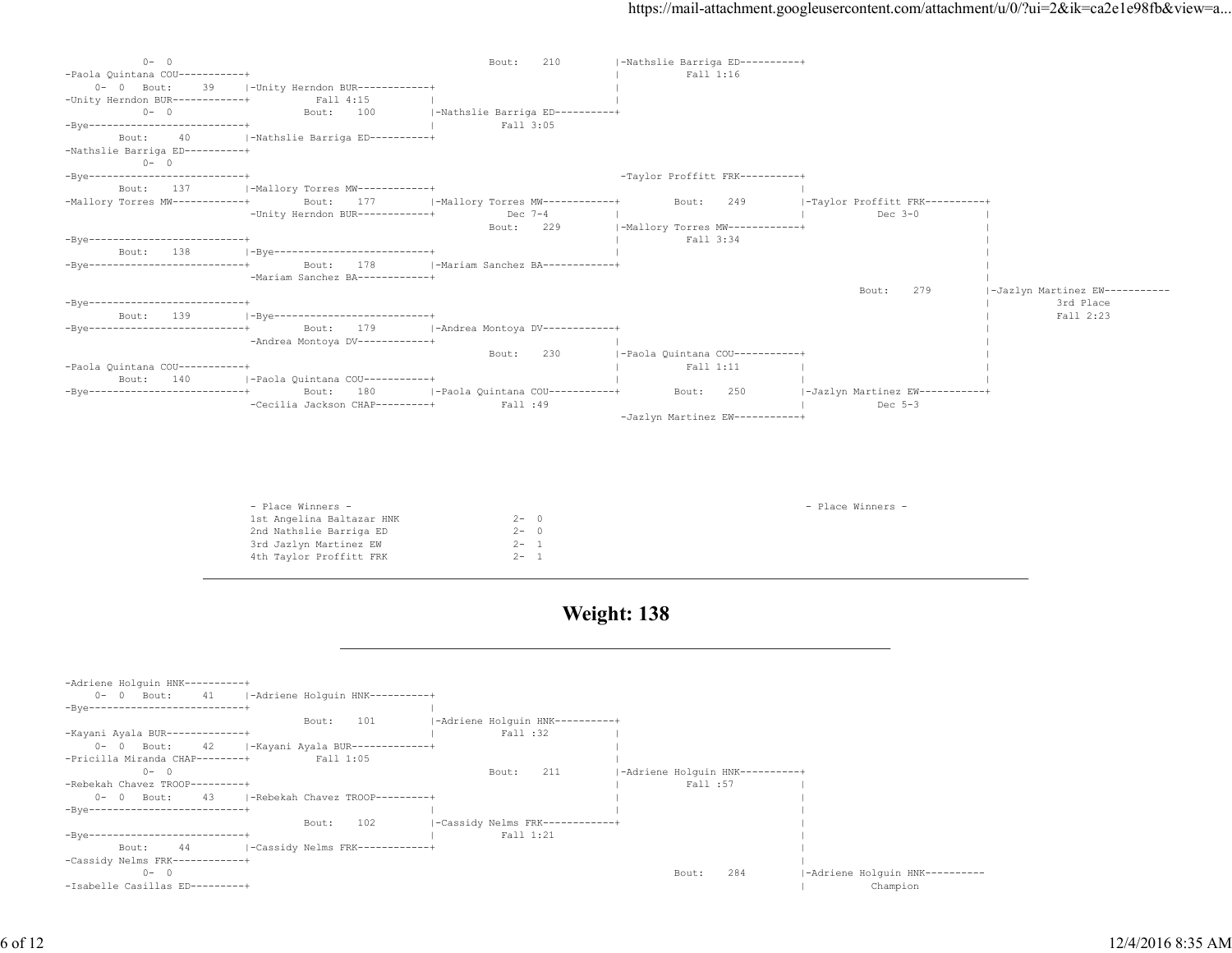| $0 - 0$ Bout:<br>45                        | -Isabelle Casillas ED---------+ |                                 |                                 | Fall 4:25                       |                                |
|--------------------------------------------|---------------------------------|---------------------------------|---------------------------------|---------------------------------|--------------------------------|
| -Bye--------------------------+            |                                 |                                 |                                 |                                 |                                |
|                                            | 103<br>Bout:                    | -Isabelle Casillas ED---------+ |                                 |                                 |                                |
| -Bye--------------------------+            |                                 | Fall 1:18                       |                                 |                                 |                                |
| 46<br>Bout:                                | -Cassy Favela MW--------------+ |                                 |                                 |                                 |                                |
| -Cassy Favela MW--------------+            |                                 |                                 |                                 |                                 |                                |
| $0 - 0$                                    |                                 | 212<br>Bout:                    | -Isabelle Casillas ED---------+ |                                 |                                |
| -Rhyan Vasquez EW-------------+            |                                 |                                 | Dec $4-2$                       |                                 |                                |
| $0 - 0$ Bout:<br>47                        | -Rhyan Vasquez EW------------+  |                                 |                                 |                                 |                                |
| -Bve--------------------------+            |                                 |                                 |                                 |                                 |                                |
|                                            | 104<br>Bout:                    | -Madison Noyes CORN----------+  |                                 |                                 |                                |
| -Bye--------------------------+            |                                 | Fall 1:18                       |                                 |                                 |                                |
| 48<br>Bout:                                | -Madison Noyes CORN-----------+ |                                 |                                 |                                 |                                |
| -Madison Noyes CORN-----------+<br>$0 - 0$ |                                 |                                 |                                 |                                 |                                |
| -Bye---------------------------+           |                                 |                                 | -Cassidy Nelms FRK------------+ |                                 |                                |
| 141<br>Bout:                               | -Pricilla Miranda CHAP--------+ |                                 |                                 |                                 |                                |
| -Pricilla Miranda CHAP--------+            | 181<br>Bout:                    | $ -Rhyan Vasquez EW---------+$  | 251<br>Bout:                    | -Cassy Favela MW--------------+ |                                |
|                                            | -Rhyan Vasquez EW-------------+ | Dec $3-2$                       |                                 | Fall :44                        |                                |
|                                            |                                 | 231<br>Bout:                    | -Cassy Favela MW--------------+ |                                 |                                |
| -Bye---------------------------+           |                                 |                                 | Fall :35                        |                                 |                                |
| Bout: 142                                  | -Bve--------------------------+ |                                 |                                 |                                 |                                |
| -Bye--------------------------+            | 182<br>Bout:                    | -Cassy Favela MW--------------+ |                                 |                                 |                                |
|                                            | -Cassy Favela MW--------------+ |                                 |                                 |                                 |                                |
|                                            |                                 |                                 |                                 | 283<br>Bout:                    | -Madison Noyes CORN----------- |
| -Bye--------------------------+            |                                 |                                 |                                 |                                 | 3rd Place                      |
| Bout: 143                                  | -Bye--------------------------- |                                 |                                 |                                 | Fall 2:23                      |
| -Bye---------------------------            | 183<br>Bout:                    | -Rebekah Chavez TROOP---------+ |                                 |                                 |                                |
|                                            | -Rebekah Chavez TROOP---------+ |                                 |                                 |                                 |                                |
|                                            |                                 | 232<br>Bout:                    | -Kayani Ayala BUR-------------+ |                                 |                                |
| -Bye---------------------------            |                                 |                                 | Fall 2:23                       |                                 |                                |
| 144<br>Bout:                               | -Bye--------------------------+ |                                 |                                 |                                 |                                |
| -Bye--------------------------+            | 184<br>Bout:                    | -Kayani Ayala BUR-------------+ | 252<br>Bout:                    | -Madison Noyes CORN-----------+ |                                |
|                                            | -Kayani Ayala BUR-------------+ |                                 |                                 | Fall 2:23                       |                                |
|                                            |                                 |                                 | -Madison Noyes CORN----------+  |                                 |                                |
|                                            |                                 |                                 |                                 |                                 |                                |
|                                            |                                 |                                 |                                 |                                 |                                |
|                                            |                                 |                                 |                                 |                                 |                                |
|                                            |                                 |                                 |                                 |                                 |                                |
|                                            |                                 |                                 |                                 |                                 |                                |
|                                            | - Place Winners -               |                                 |                                 | - Place Winners -               |                                |
|                                            | 1st Adriene Holguin HNK         | $2 - 0$                         |                                 |                                 |                                |
|                                            | 2nd Isabelle Casillas ED        | $2 - 0$                         |                                 |                                 |                                |
|                                            | 3rd Madison Noyes CORN          | $2 - 1$                         |                                 |                                 |                                |

**Weight: 148**

| -Valerie Gaytan BA-<br>$0 -$<br>$-Bve--$ | $\overline{0}$<br>Bout: | . <u>.</u> .<br>49 |                     |       | -Valerie Gaytan BA------------+ |                                |       |     |                     |  |
|------------------------------------------|-------------------------|--------------------|---------------------|-------|---------------------------------|--------------------------------|-------|-----|---------------------|--|
|                                          |                         |                    |                     | Bout: | 105                             | -Valerie Gaytan BA------------ |       |     |                     |  |
| $-Bve-$                                  |                         |                    |                     |       |                                 |                                |       |     |                     |  |
|                                          | Bout:                   | 50                 | $-$ Bve $-$         |       |                                 |                                |       |     |                     |  |
| $-Bve-$                                  | --------------------    |                    |                     |       |                                 |                                |       |     |                     |  |
|                                          |                         |                    |                     |       |                                 |                                | Bout: | 213 | -Valerie Gaytan BA- |  |
| -Debria Rosario PH-                      |                         | ---------+         |                     |       |                                 |                                |       |     | Fall 4:45           |  |
| $0 -$                                    | $\circ$<br>Bout:        | 51                 | -Debria Rosario PH- |       | ----------+                     |                                |       |     |                     |  |
| $-Bve-$                                  |                         |                    |                     |       |                                 |                                |       |     |                     |  |

4th Cassy Favela MW 2- 1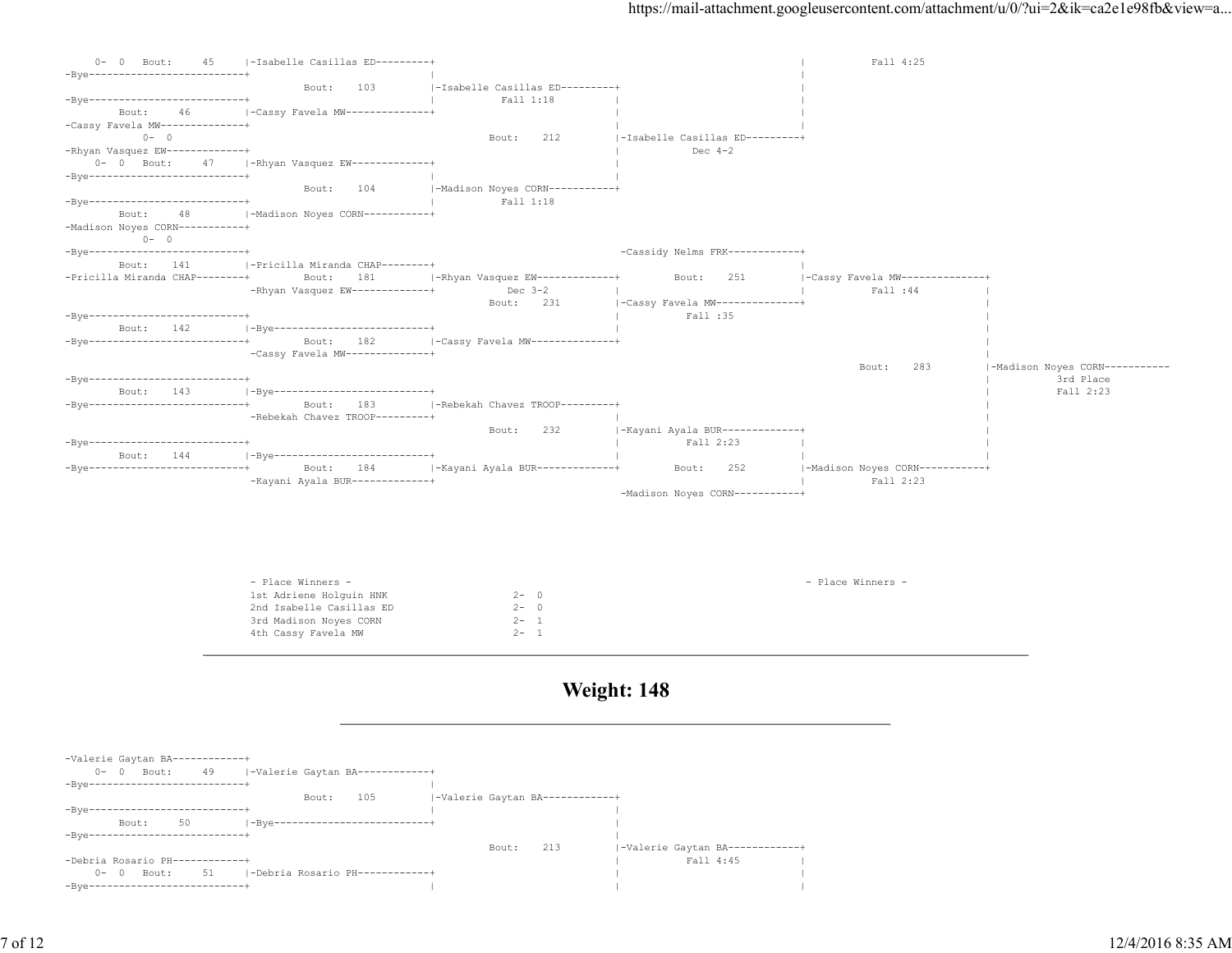|                                  | 106<br>Bout:                             | -Daniella Favela FRK----------+    |                                 |                                 |                                |
|----------------------------------|------------------------------------------|------------------------------------|---------------------------------|---------------------------------|--------------------------------|
| -Bye--------------------------+  |                                          | Dec $5-4$                          |                                 |                                 |                                |
| Bout:<br>52                      | -Daniella Favela FRK----------+          |                                    |                                 |                                 |                                |
| -Daniella Favela FRK----------+  |                                          |                                    |                                 |                                 |                                |
| $0 - 0$                          |                                          |                                    | 288<br>Bout:                    | -Valerie Gaytan BA-----------   |                                |
| -Hannah Fierro HNK------------+  |                                          |                                    |                                 | Champion                        |                                |
| $0 - 0$ Bout:<br>53              | -Hannah Fierro HNK------------+          |                                    |                                 | Fall :40                        |                                |
| -Bye---------------------------+ |                                          |                                    |                                 |                                 |                                |
|                                  | 107<br>Bout:                             | -Angelina Prado EW------------+    |                                 |                                 |                                |
| -Bye--------------------------+  |                                          | Fall :52                           |                                 |                                 |                                |
| Bout:<br>54                      | -Angelina Prado EW------------+          |                                    |                                 |                                 |                                |
| -Angelina Prado EW------------+  |                                          |                                    |                                 |                                 |                                |
| $0 - 0$                          |                                          | 214<br>Bout:                       | -Angelina Prado EW------------+ |                                 |                                |
| -Jessica Ballon ED------------+  |                                          |                                    | $M-Dec$ 15-3                    |                                 |                                |
| $0 - 0$ Bout:<br>55              | -Jessica Ballon ED------------+          |                                    |                                 |                                 |                                |
| -Bye--------------------------+  |                                          |                                    |                                 |                                 |                                |
|                                  | Bout:<br>108                             | -Chatherine Valdez SOC--------+    |                                 |                                 |                                |
| -Bye---------------------------  |                                          | Forf                               |                                 |                                 |                                |
| Bout:<br>56                      | -Chatherine Valdez SOC--------+          |                                    |                                 |                                 |                                |
| -Chatherine Valdez SOC--------+  |                                          |                                    |                                 |                                 |                                |
| $0 - 0$                          |                                          |                                    |                                 |                                 |                                |
| -Bye--------------------------+  |                                          |                                    | -Daniella Favela FRK----------+ |                                 |                                |
| Bout: 145                        | -Bye---------------------------+         |                                    |                                 |                                 |                                |
| -Bve---------------------------+ | Bout:<br>185                             | $ -Jessica$ Ballon ED------------+ | 253<br>Bout:                    | -Hannah Fierro HNK------------+ |                                |
|                                  | -Jessica Ballon ED------------+          |                                    |                                 | Fall 1:57                       |                                |
|                                  |                                          | 233<br>Bout:                       | -Hannah Fierro HNK------------+ |                                 |                                |
| -Bye--------------------------+  |                                          |                                    | Forf                            |                                 |                                |
| Bout: 146                        | -Bye----------------------------         |                                    |                                 |                                 |                                |
| -Bye---------------------------+ | 186<br>Bout:                             | -Hannah Fierro HNK------------+    |                                 |                                 |                                |
|                                  | -Hannah Fierro HNK------------+          |                                    |                                 |                                 |                                |
|                                  |                                          |                                    |                                 | 287<br>Bout:                    | -Hannah Fierro HNK------------ |
| -Bye---------------------------+ |                                          |                                    |                                 |                                 | 3rd Place                      |
| Bout: 147                        | -Bye---------------------------          |                                    |                                 |                                 | Fall 1:20                      |
| -Bye--------------------------+  | Bout:<br>187                             | -Debria Rosario PH-----------+     |                                 |                                 |                                |
|                                  | -Debria Rosario PH------------+          |                                    |                                 |                                 |                                |
|                                  |                                          | 234<br>Bout:                       | -Debria Rosario PH------------+ |                                 |                                |
| -Bye---------------------------  |                                          |                                    |                                 |                                 |                                |
| Bout:<br>148                     | -Bye---------------------------          |                                    |                                 |                                 |                                |
| -Bye--------------------------+  | 188<br>Bout:                             | -Bye--------------------------+    | 254<br>Bout:                    | -Chatherine Valdez SOC--------+ |                                |
|                                  | $-Bve---------------------------------+$ |                                    |                                 | Fall 3:31                       |                                |
|                                  |                                          |                                    | -Chatherine Valdez SOC--------+ |                                 |                                |
|                                  |                                          |                                    |                                 |                                 |                                |
|                                  |                                          |                                    |                                 |                                 |                                |
|                                  |                                          |                                    |                                 |                                 |                                |
|                                  |                                          |                                    |                                 |                                 |                                |
|                                  |                                          |                                    |                                 |                                 |                                |
|                                  |                                          |                                    |                                 |                                 |                                |
|                                  | - Place Winners -                        |                                    |                                 | - Place Winners -               |                                |

| - fiace winners -         |         | - Fiace Winners - |
|---------------------------|---------|-------------------|
| 1st Valerie Gaytan BA     | $1 - 0$ |                   |
| 2nd Angelina Prado EW     | $2 - 0$ |                   |
| 3rd Hannah Fierro HNK     | $2 - 1$ |                   |
| 4th Chatherine Valdez SOC | $2 - 1$ |                   |
|                           |         |                   |

**Weight: 165**

-Sofia Camps FRK--------------+ 0- 0 Bout: 57 |-Sofia Camps FRK--------------+ -Bye--------------------------+ | Bout: 109 |-Sofia Camps FRK---------------+ -Bye--------------------------+ | |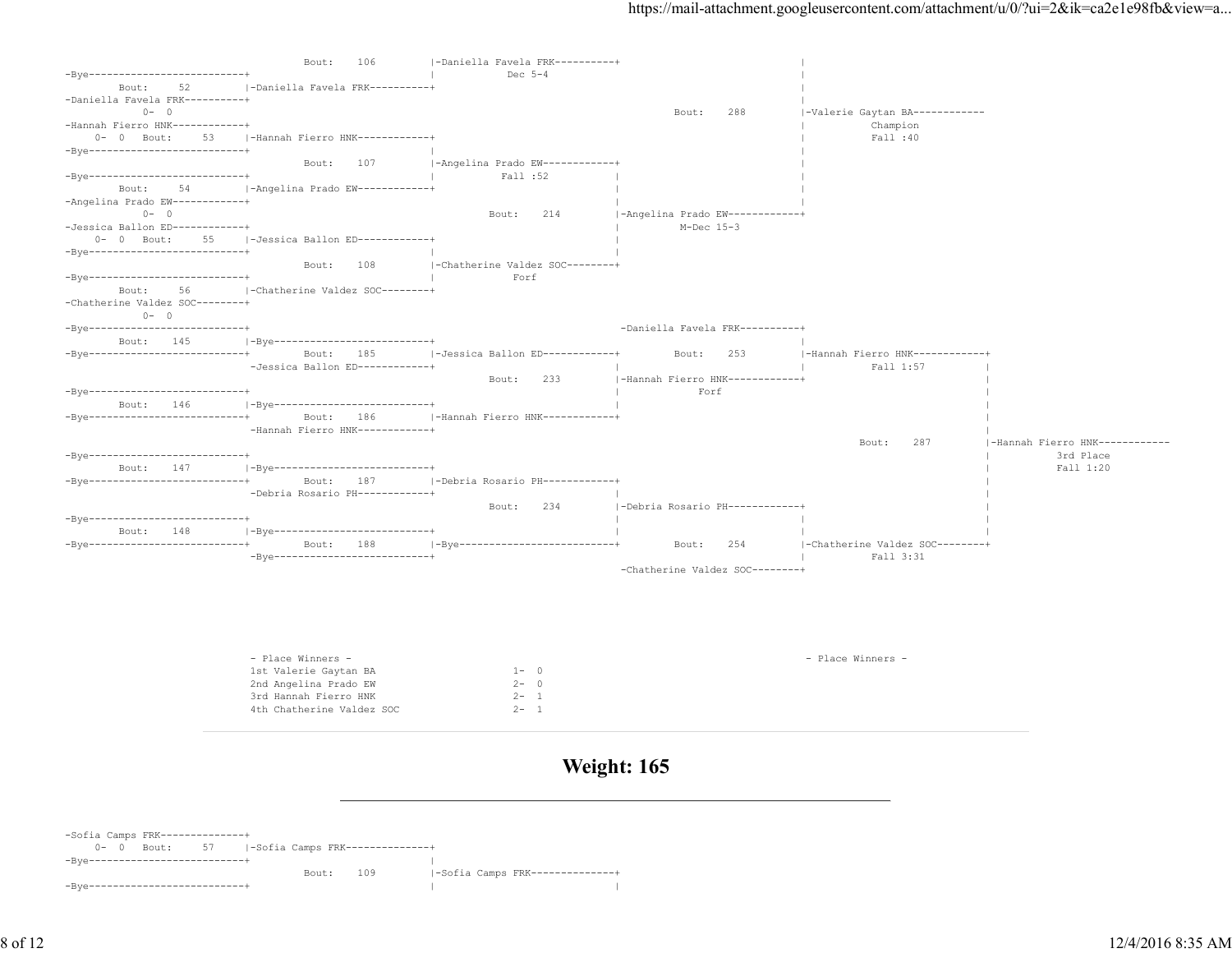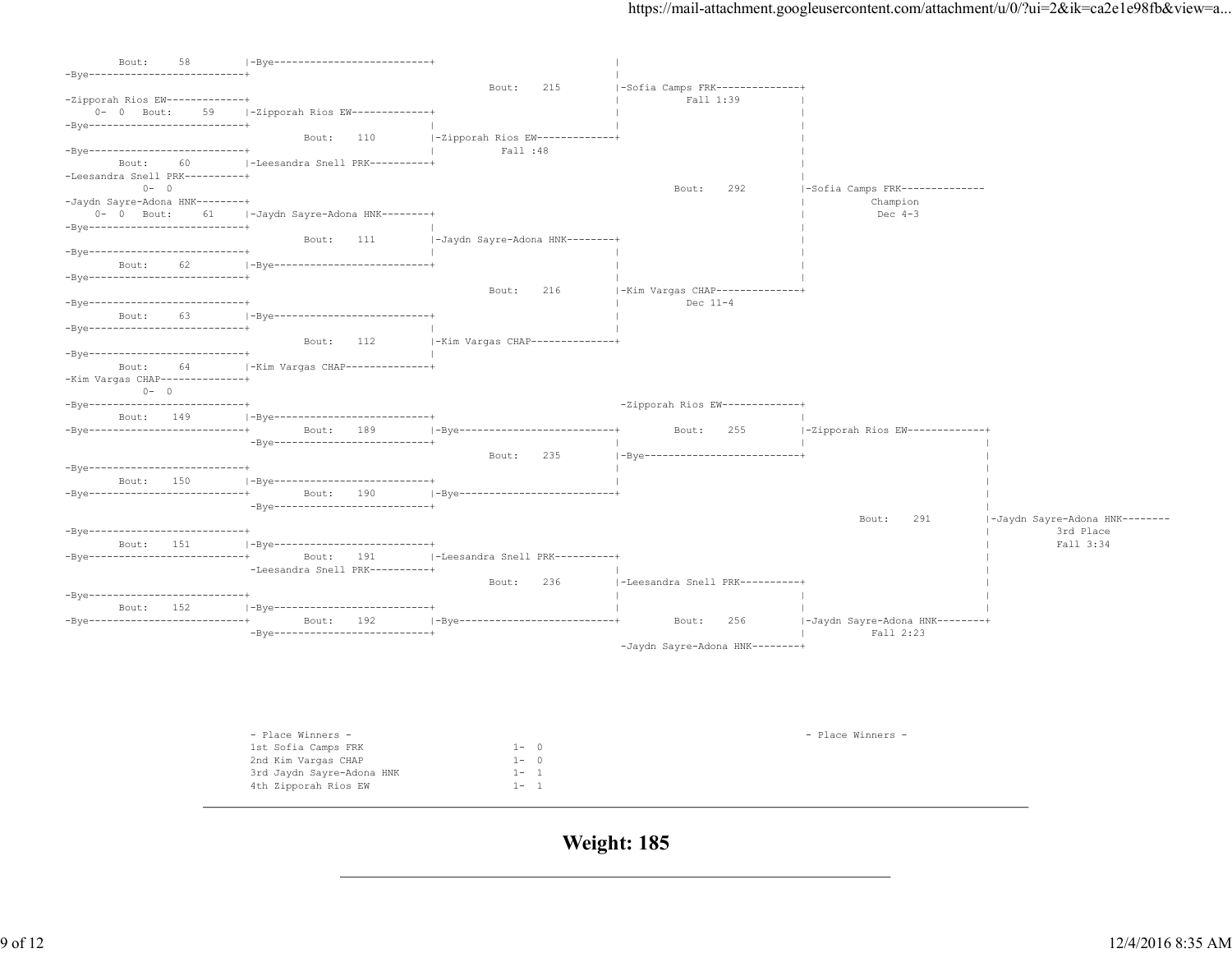| -Elizabeth Ramirez BA---------+                  |                                                  |                                 |                                 |                                    |                                |
|--------------------------------------------------|--------------------------------------------------|---------------------------------|---------------------------------|------------------------------------|--------------------------------|
| $0 - 0$ Bout:<br>65                              | -Elizabeth Ramirez BA---------+                  |                                 |                                 |                                    |                                |
| -Bye--------------------------+                  |                                                  |                                 |                                 |                                    |                                |
|                                                  | 113<br>Bout:                                     | -Elizabeth Ramirez BA---------+ |                                 |                                    |                                |
| -Bve---------------------------+                 |                                                  |                                 |                                 |                                    |                                |
| Bout:<br>66<br>-Bye---------------------------+  | -Bye---------------------------                  |                                 |                                 |                                    |                                |
|                                                  |                                                  | 217<br>Bout:                    | -Diana Ornelas AME-----------+  |                                    |                                |
| -Arista Najera MW-------------+                  |                                                  |                                 | Fall :43                        |                                    |                                |
|                                                  | 0- 0 Bout: 67   - Arista Najera MW-------------+ |                                 |                                 |                                    |                                |
| $-Bye$ ----------------------------              |                                                  |                                 |                                 |                                    |                                |
|                                                  | 114<br>Bout:                                     | -Diana Ornelas AME------------+ |                                 |                                    |                                |
| -Bye---------------------------                  |                                                  | Fall 1:58                       |                                 |                                    |                                |
| Bout:<br>68                                      | -Diana Ornelas AME------------+                  |                                 |                                 |                                    |                                |
| -Diana Ornelas AME------------+                  |                                                  |                                 |                                 |                                    |                                |
| $0 - 0$                                          |                                                  |                                 | 296<br>Bout:                    | -Diana Ornelas AME------------     |                                |
| -Mia Chacon ED----------------+<br>0- 0 Bout: 69 | -Mia Chacon ED----------------+                  |                                 |                                 | Champion<br>Fall 2:27              |                                |
| $-Bve-----------------------------+$             |                                                  |                                 |                                 |                                    |                                |
|                                                  | 115<br>Bout:                                     | -DJ Perez EW------------------- |                                 |                                    |                                |
| $-Bve-----------------------------+$             |                                                  | Fall 3:23                       |                                 |                                    |                                |
| Bout:<br>70                                      | -DJ Perez EW-------------------                  |                                 |                                 |                                    |                                |
| -DJ Perez EW-------------------+                 |                                                  |                                 |                                 |                                    |                                |
| $0 - 0$                                          |                                                  | Bout:<br>218                    | -DJ Perez EW------------------- |                                    |                                |
| -Bye--------------------------+                  |                                                  |                                 | Fall 3:39                       |                                    |                                |
| Bout:<br>71                                      | -Bye---------------------------                  |                                 |                                 |                                    |                                |
| -Bye--------------------------+                  |                                                  |                                 |                                 |                                    |                                |
| -Bye--------------------------+                  | Bout:<br>116                                     | -Sara Rogulic SOC-------------+ |                                 |                                    |                                |
| Bout:<br>72                                      | -Sara Rogulic SOC-------------+                  |                                 |                                 |                                    |                                |
| -Sara Rogulic SOC--------------+                 |                                                  |                                 |                                 |                                    |                                |
| $0 - 0$                                          |                                                  |                                 |                                 |                                    |                                |
| $-Bve$ ----------------------------              |                                                  |                                 | -Elizabeth Ramirez BA---------+ |                                    |                                |
| Bout: 153                                        | - 1-Bye---------------------------+              |                                 |                                 |                                    |                                |
| $-Bve------------------------------+$            | Bout: 193                                        | -Bye--------------------------+ | Bout:<br>257                    | -Mia Chacon ED----------------+    |                                |
|                                                  | -Bye---------------------------+                 |                                 |                                 | Fall :12                           |                                |
|                                                  |                                                  | 237<br>Bout:                    | -Mia Chacon ED----------------+ |                                    |                                |
| -Bye---------------------------+                 |                                                  |                                 |                                 |                                    |                                |
| Bout: 154<br>-Bye---------------------------+    | -Bye---------------------------+                 |                                 |                                 |                                    |                                |
|                                                  | Bout: 194<br>-Mia Chacon ED----------------+     | -Mia Chacon ED----------------+ |                                 |                                    |                                |
|                                                  |                                                  |                                 |                                 | 295<br>Bout:                       | -Sara Rogulic SOC------------- |
| -Bye---------------------------+                 |                                                  |                                 |                                 |                                    | 3rd Place                      |
| Bout: 155                                        | -Bye---------------------------+                 |                                 |                                 |                                    | Fall 3:33                      |
| -Bye--------------------------+                  | Bout:<br>195                                     | -Arista Najera MW-------------+ |                                 |                                    |                                |
|                                                  | -Arista Najera MW-------------+                  |                                 |                                 |                                    |                                |
|                                                  |                                                  | 238<br>Bout:                    | -Arista Najera MW-------------+ |                                    |                                |
| -Bye---------------------------+                 |                                                  |                                 |                                 |                                    |                                |
| Bout: 156                                        | -Bye---------------------------                  |                                 |                                 |                                    |                                |
| -Bye---------------------------+                 | Bout: 196<br>-Bye---------------------------+    | -Bye--------------------------+ | 258<br>Bout:                    | $ -$ Sara Roqulic SOC------------+ |                                |
|                                                  |                                                  |                                 | -Sara Rogulic SOC-------------+ | Fall 4:34                          |                                |
|                                                  |                                                  |                                 |                                 |                                    |                                |
|                                                  |                                                  |                                 |                                 |                                    |                                |

| - Place Winners -     |                    | - Place Winners - |
|-----------------------|--------------------|-------------------|
| 1st Diana Ornelas AME | $2 - 0$            |                   |
| 2nd DJ Perez EW       | $2 -$<br>$\circ$ 0 |                   |
| 3rd Sara Rogulic SOC  | $1 -$              |                   |
| 4th Mia Chacon ED     | $1 -$              |                   |
|                       |                    |                   |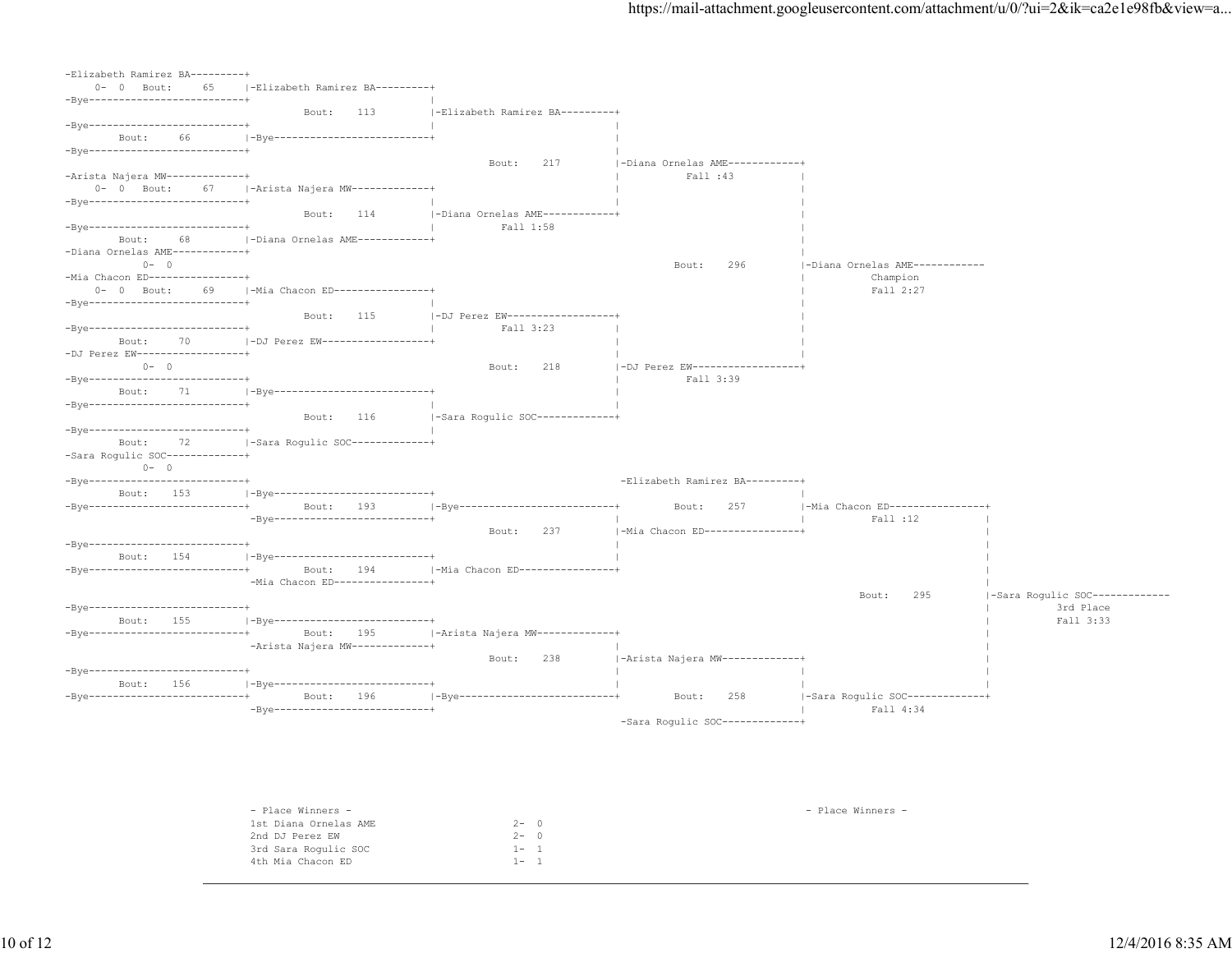| -Brisa Alcantar MW------------+                  |                                                 |                                 |                                 |                                 |                               |
|--------------------------------------------------|-------------------------------------------------|---------------------------------|---------------------------------|---------------------------------|-------------------------------|
| $0 - 0$ Bout:                                    | 73 -  -Brisa Alcantar MW------------+           |                                 |                                 |                                 |                               |
| $-Bve--------------------------+$                |                                                 |                                 |                                 |                                 |                               |
|                                                  | 117<br>Bout:                                    | -Brisa Alcantar MW------------+ |                                 |                                 |                               |
| -Bye---------------------------+                 |                                                 | Fall :50                        |                                 |                                 |                               |
| 74<br>Bout:                                      | -Aljazze Aljami AME-----------+                 |                                 |                                 |                                 |                               |
| -Aljazze Aljami AME-----------+<br>$0 - 0$       |                                                 | 219                             | -Lizbeth Nevarez BA-----------+ |                                 |                               |
| -Maya Mills EW----------------+                  |                                                 | Bout:                           | Fall :46                        |                                 |                               |
| 75<br>$0 - 0$ Bout:                              | -Maya Mills EW----------------+                 |                                 |                                 |                                 |                               |
| -Bye---------------------------+                 |                                                 |                                 |                                 |                                 |                               |
|                                                  | Bout:<br>118                                    | -Lizbeth Nevarez BA-----------+ |                                 |                                 |                               |
| -Bye---------------------------+                 |                                                 | Fall :43                        |                                 |                                 |                               |
| Bout:<br>76                                      | -Lizbeth Nevarez BA-----------+                 |                                 |                                 |                                 |                               |
| -Lizbeth Nevarez BA-----------+                  |                                                 |                                 |                                 |                                 |                               |
| $0 - 0$                                          |                                                 |                                 | 300<br>Bout:                    | -Elivira Arevalo PRK----------  |                               |
| -Jasmine Escobar DV-----------+                  |                                                 |                                 |                                 | Champion                        |                               |
| $0 - 0$ Bout:<br>77                              | -Jasmine Escobar DV-----------+                 |                                 |                                 | Fall 5:20                       |                               |
| $-Bve------------------------------++$           |                                                 |                                 |                                 |                                 |                               |
|                                                  | 119<br>Bout:                                    | -Jasmine Escobar DV-----------+ |                                 |                                 |                               |
| $-Bve--------------------------------+$          |                                                 | Dec $3-1$                       |                                 |                                 |                               |
| 78<br>Bout:                                      | -Makenzie Gomez FRK----------+                  |                                 |                                 |                                 |                               |
| -Makenzie Gomez FRK-----------+                  |                                                 |                                 |                                 |                                 |                               |
| $0 - 0$                                          |                                                 | 220<br>Bout:                    | -Elivira Arevalo PRK----------+ |                                 |                               |
| -Rosanna Morales HNK----------+                  |                                                 |                                 | Fall 3:29                       |                                 |                               |
| $0 - 0$ Bout:                                    | 79   -Rosanna Morales HNK----------+            |                                 |                                 |                                 |                               |
| -Bye---------------------------+                 |                                                 |                                 |                                 |                                 |                               |
|                                                  | Bout:<br>120                                    | -Elivira Arevalo PRK----------+ |                                 |                                 |                               |
| -Bye--------------------------+                  |                                                 | Fall 1:20                       |                                 |                                 |                               |
| 80<br>Bout:                                      | -Elivira Arevalo PRK----------+                 |                                 |                                 |                                 |                               |
| -Elivira Arevalo PRK----------+                  |                                                 |                                 |                                 |                                 |                               |
| $0 - 0$                                          |                                                 |                                 |                                 |                                 |                               |
| -Bye--------------------------+                  |                                                 |                                 | -Brisa Alcantar MW------------+ |                                 |                               |
| Bout: 157<br>$-Bye$ ---------------------------- | -Bye--------------------------+                 | -Rosanna Morales HNK----------+ |                                 | -Makenzie Gomez FRK-----------+ |                               |
|                                                  | 197<br>Bout:<br>-Rosanna Morales HNK----------+ |                                 | 259<br>Bout:                    | Dec $5-3$                       |                               |
|                                                  |                                                 | Bout:<br>239                    | -Makenzie Gomez FRK-----------+ |                                 |                               |
| -Bye----------------------------                 |                                                 |                                 | Fall 2:23                       |                                 |                               |
| Bout: 158                                        | -Bye---------------------------+                |                                 |                                 |                                 |                               |
| $-Bve------------------------------+$            | Bout: 198                                       | -Makenzie Gomez FRK-----------+ |                                 |                                 |                               |
|                                                  | -Makenzie Gomez FRK-----------+                 |                                 |                                 |                                 |                               |
|                                                  |                                                 |                                 |                                 | Bout:<br>299                    | -Makenzie Gomez FRK---------- |
| -Bye--------------------------+                  |                                                 |                                 |                                 |                                 | 3rd Place                     |
| Bout: 159                                        | -Bye--------------------------+                 |                                 |                                 |                                 | Dec $2-1$                     |
| $-Bve-----------------------------+$             | 199<br>Bout:                                    | -Maya Mills EW---------------+  |                                 |                                 |                               |
|                                                  | -Maya Mills EW-----------------+                |                                 |                                 |                                 |                               |
|                                                  |                                                 | 240<br>Bout:                    | -Maya Mills EW----------------+ |                                 |                               |
| -Bye--------------------------+                  |                                                 |                                 | Fall 1:37                       |                                 |                               |
| 160<br>Bout:                                     | -Bye---------------------------                 |                                 |                                 |                                 |                               |
| -Bye----------------------------                 | 200<br>Bout:                                    | -Aljazze Aljami AME-----------+ | 260<br>Bout:                    | -Maya Mills EW----------------+ |                               |
|                                                  | -Aljazze Aljami AME-----------+                 |                                 |                                 | Fall 4:56                       |                               |
|                                                  |                                                 |                                 | -Jasmine Escobar DV-----------+ |                                 |                               |

 - Place Winners - - Place Winners - 1st Elivira Arevalo PRK